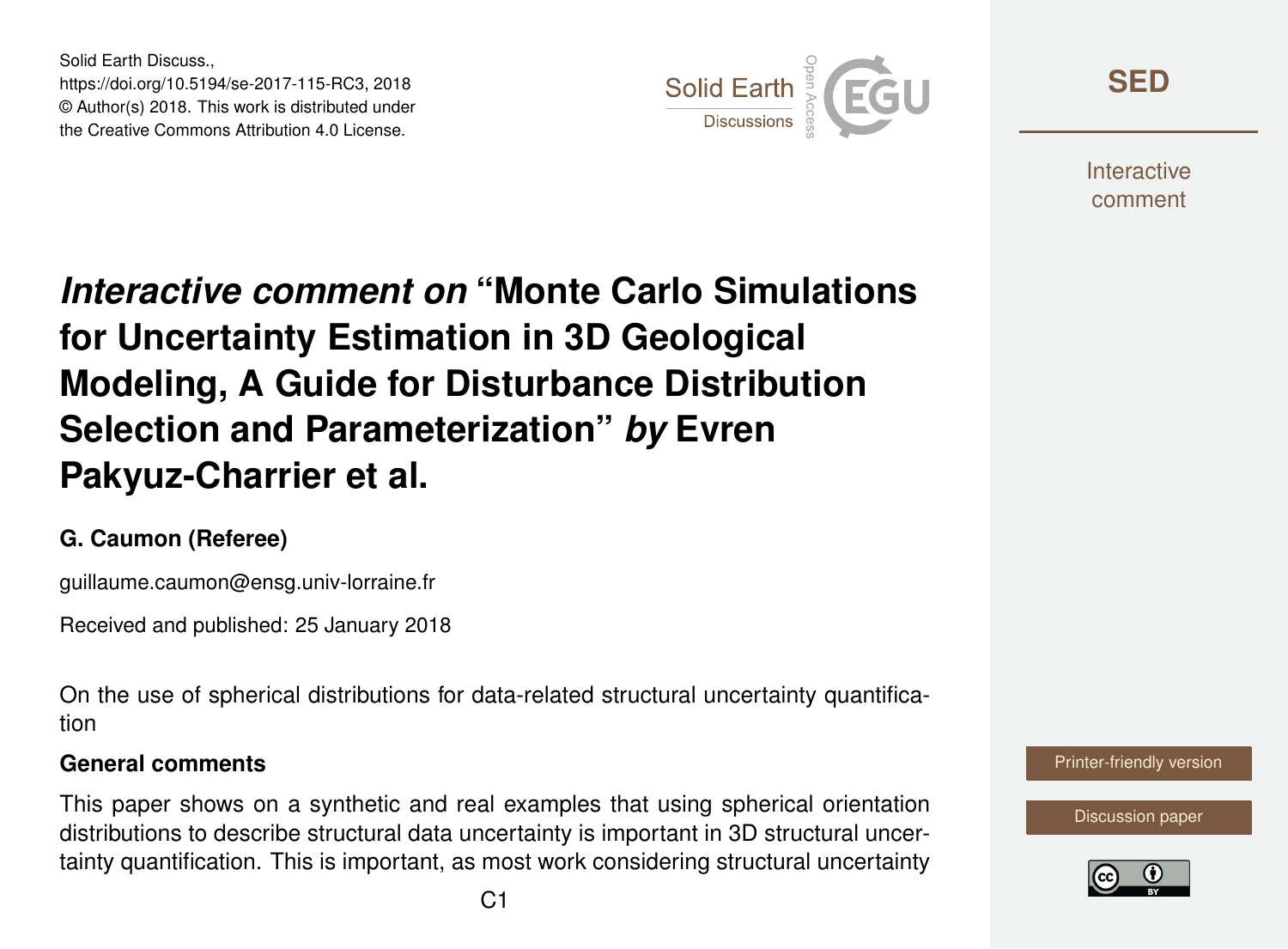(including some papers I co-authored) have neglected spherical distributions and used simpler and independent statistical models for plane strike and dip. The results show that a more careful consideration of spherical distributions can have an impact on Uncertainty Quantification results, and some interesting statistical insights are provided. The authors also provide their models as supplemental material, which I consider very useful, and give practical guidelines to use Fisher distributions in the Appendix, which is also useful for practioners. So, I think this paper deserves publication. However, I have a few problems and I am still unclear about some parts of the paper. Therefore, I am making several comments and recommendations below, which I hope will help the authors to make the paper easier to read and more precise.

#### **Specific comments**

- I had some difficulties to understand the paper. There are locally some purely formal aspects to it, which a careful reading could easliy fix. More importantlty, part of the reason is that several of the statements appear as general truths in the paper, whereas they only hold in some cases or under some assumptions that are not explicitly described. I think these inappropriate generalizations should be addressed before publication. Another reason is that some of the ideas and principles are not always clearly expressed (in particular in Section 3.2). Overall, I find the beginning of the paper not very easy to read and to understand. I have higlighted several of these issues in the annotated pdf manuscript, I hope this will help the authors make the paper easier to follow.
- I think the term MCUE does not precisely describe what the authors have in mind (by the way, "Monte Carlo simulation \*\*for\*\* uncertainty estimation" (as in the title) seems clearer to me than "Monte Carlo simulation uncertainty estimation" as in the abstract and main text). Indeed, the fact that this paper focuses on \*\* data \*\* perturbation is not clear from this wording. Indeed, MC perturbation of model parameters is another (and widely used) approach to sample uncertainty

# **[SED](https://www.solid-earth-discuss.net/)**

Interactive comment

[Printer-friendly version](https://www.solid-earth-discuss.net/se-2017-115/se-2017-115-RC3-print.pdf)

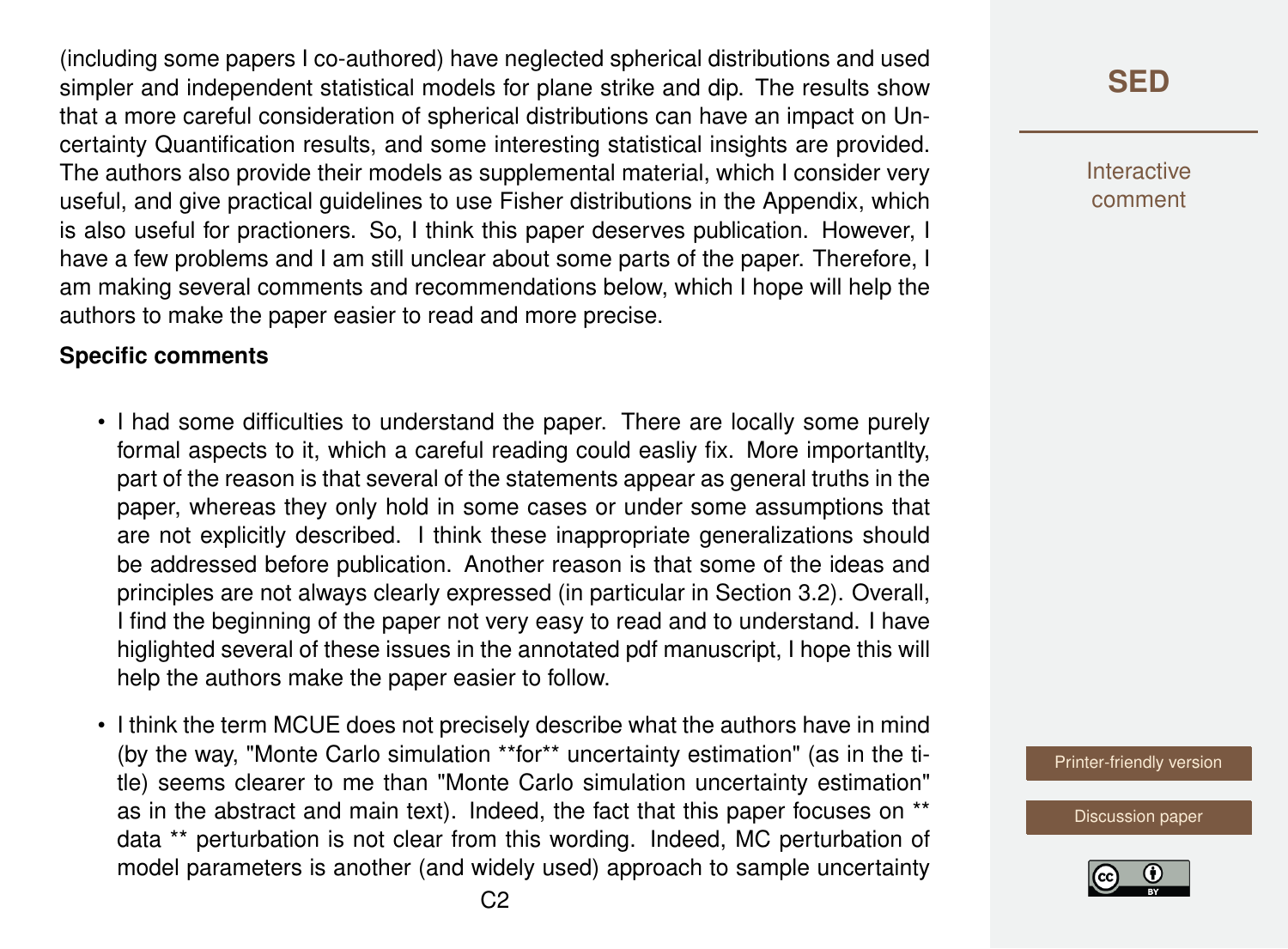in structural modeling (see seminal work by Abrahamsen (Geostats 1993) for horizons; Lecour et al (Petrol. Geosci 2001) for faults and many other papers since then). MC simulation is also used to change how data can be connected in structural modeling (see work by my co-authors N. Cherpeau and C. Julio). I understand these model perturbation approaches are not the focus of this paper, but it should be clear to the readers from the outset that there is more to geological uncertainty than orientation data perturbation. Therefore, I would recommend to replace MCUE by a more specific term (inclusing in the paper's title). My twodime suggestion would be "data-related structural uncertainty quantification", but the authors may find a better term. This distinction is essential and should be clarified.

- I disagree with the statement (line 26, page 3) that data perturbation and kriging are "equivalent to running geostatistical simulation": has this been mathematically shown or experimentally proven? I have 99
- Geological modeling is bound to be implemented with software; however, a paper can gain much by clearly separating the mathematical and methodological principles from the software platform used for demonstrating these principles. So, in clear, I consider that this work is compatible with other implicit structural modeling methods, and that this could be argued before the introduction. Also, a key feature of implicit modeling schemes and a motivation for using them is this work is that they use orientation data. This could be stressed in Section 2.
- Maybe merging Sections 1 and 2 could help more effectively set the scene and introduce the contributions of this paper?
- I would recommend to comment on the links between this paper and Carmichael and Aillères, (JSG 2016). They also use spherical distributions in a 3D structural modeling context.

### **[SED](https://www.solid-earth-discuss.net/)**

Interactive comment

[Printer-friendly version](https://www.solid-earth-discuss.net/se-2017-115/se-2017-115-RC3-print.pdf)

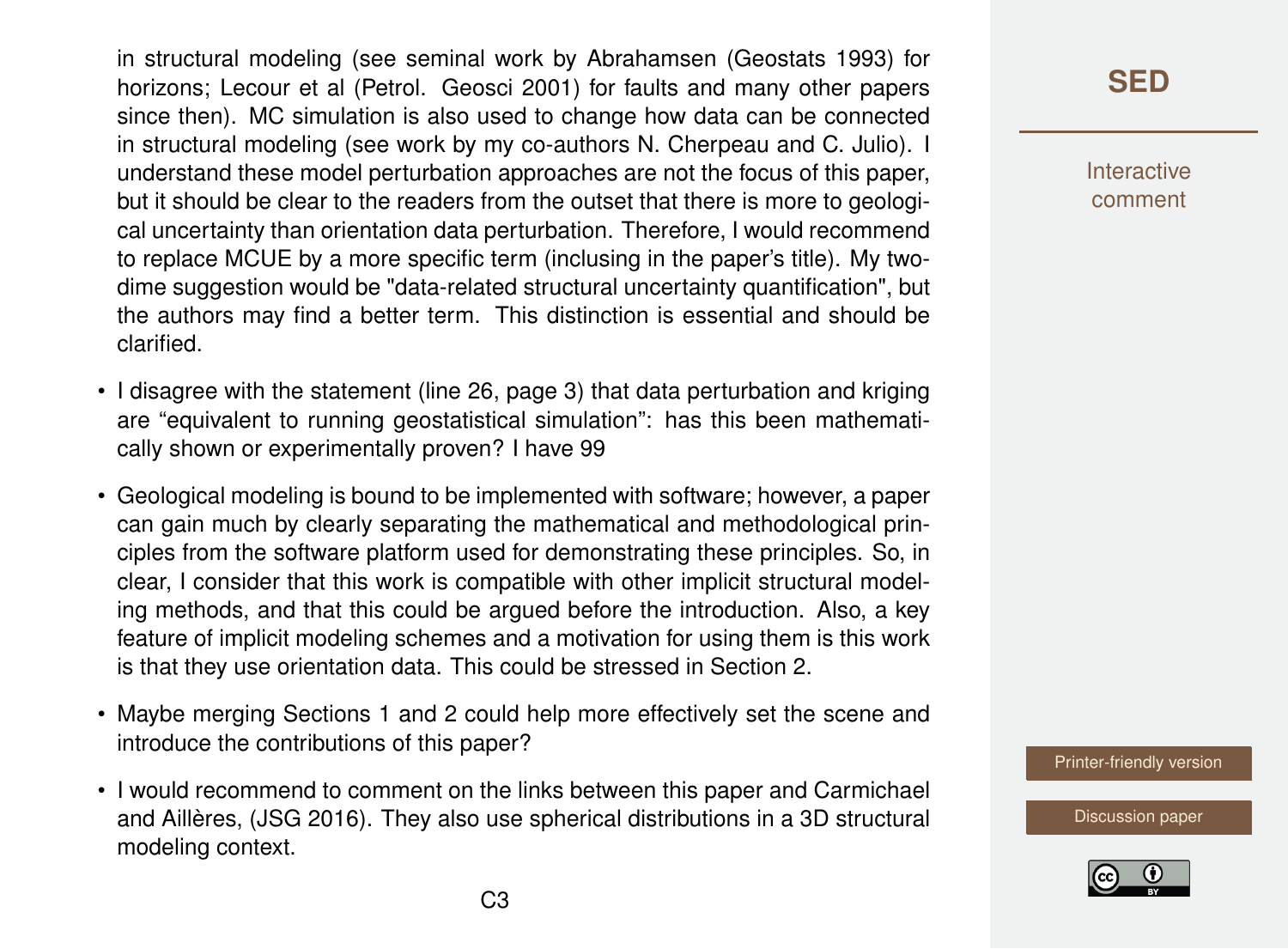- I am not sure I agree with the statement that "Uncertainty will then be best represented by disturbance distributions that are consistent with the Central Limit Theorem". The CLT holds when N independent random variables are added; in the case of orientation data independence may be assumed but is not granted, and N is likely small. I would, therefore, rather state this as a convenient hypothesis for the argument than as an ideal objective. More generally, the main point of Section 3.1 seems to be that Normal and Von Mises-Fisher distributions are appropriate for structural uncertainty management. I am ready to accept that they are very convenient and useful, but I don't think I agree with the term "appropriate". For example, Thore et al (2002) show that propagation of seismic velocity uncertainties through reflection data imaging yields non-symetric distributions about horizon positions. The same comments holds for the first sentence of the discussion (Section 5).
- Section 3.2 is not really clear to me. When I first read the paper, I understood that Eq. (4) suggested that all orientation data samples have the same mean / dispersion (and was not clear about why this should be the for samples taken at different locations). I now think that (4) concerns a single orientation at a given location. But then, it would be good to state that  $X_1, \ldots, X_n$  on line 26 correspond to repeated measurements (or whatever it stands for), and to specify the meaning of  $n$ . Overall, expressing the idea and assumptions behind the equations would help the non-mathematically-inclined readers better understand Section 3.2 and how it can be applied. For example, it would be worth mentioning that  $x_i$  are assumed to be independent samples before Eq. (9); That Eq. (10) is nothing else than the total probability formula. I don't get what N stands for in (11). Overall, after reading through, I get the general idea but I am still unclear about the details and whether  $n$  stands for the number of repeated measurements (which is not available in most data sets) or for some number of simulated points.

**[SED](https://www.solid-earth-discuss.net/)**

Interactive comment

[Printer-friendly version](https://www.solid-earth-discuss.net/se-2017-115/se-2017-115-RC3-print.pdf)

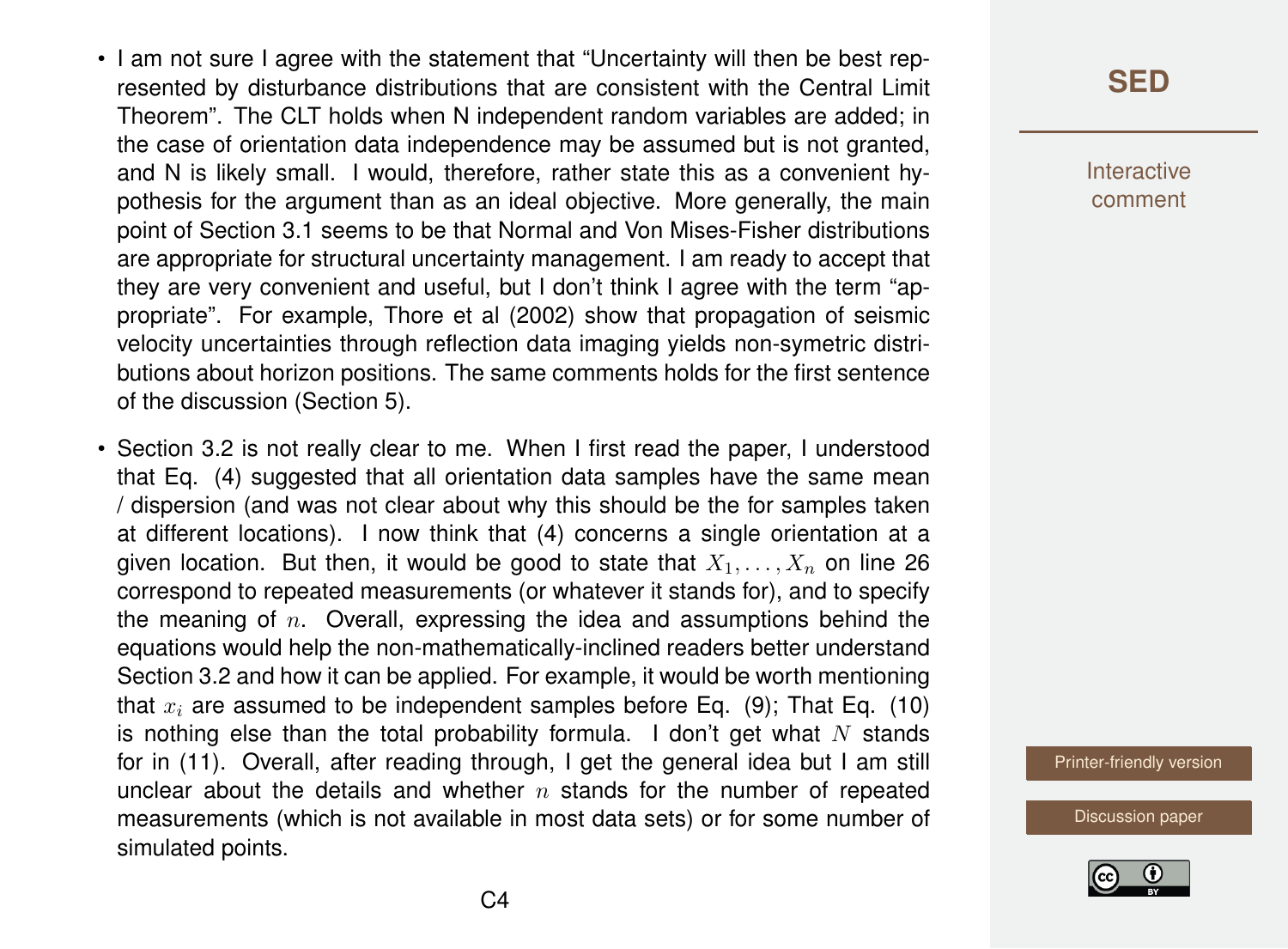I don't understand the principles behind Eqs. (12-17). More explanations would be much welcome. In the end, I am not fully sure at the end of the section about how the development can be used in practice, and what a "propoer parameterization" (page 7, line 26) exactly means. If some orientation measurement device came up with a good evaluation of the orientation probability distribution based on a sound error propagation, would we still need Section 3.2?

- Overall, maybe I missed a point, but it seems that section 3 summarizes some facts from the statistics literature. This is probably useful, but I feel that this is a bit long and I don't clearly see connections to the experiments made in Section 4, which essentially address the use of spherical distributions for sampling data uncertainty. So I am not really clear about the point on posterior predictive distributions (PPD) in section 3.2. Is it really needed in this paper? What does it bring in? Similarly, the discussion in Section 3.3 seems to mainly serve the point that two angle distributions instead of a spherical distribution entail heteroscedastic effects. So maybe it would help to get more rapidly to that point directly in Section 4.
- on p. 10, I am a bit puzzled by the term "dip vector". It is clear that a plane should be represented by the spherical distribution of its pole; but it seems to me that the experiment mainly describes the "dip vector" by the dip and dip angles. If so, the term dip vector seems inappropriate (as it could also be described by a spherical distribution).
- some more details about how the input uncertainty used in the Mansfield case study would be useful (see comments on page 11). Does this connect to Section 3.2 ?
- In the discussion, the authors may want to add a point on spatial correlation or

Interactive comment

[Printer-friendly version](https://www.solid-earth-discuss.net/se-2017-115/se-2017-115-RC3-print.pdf)